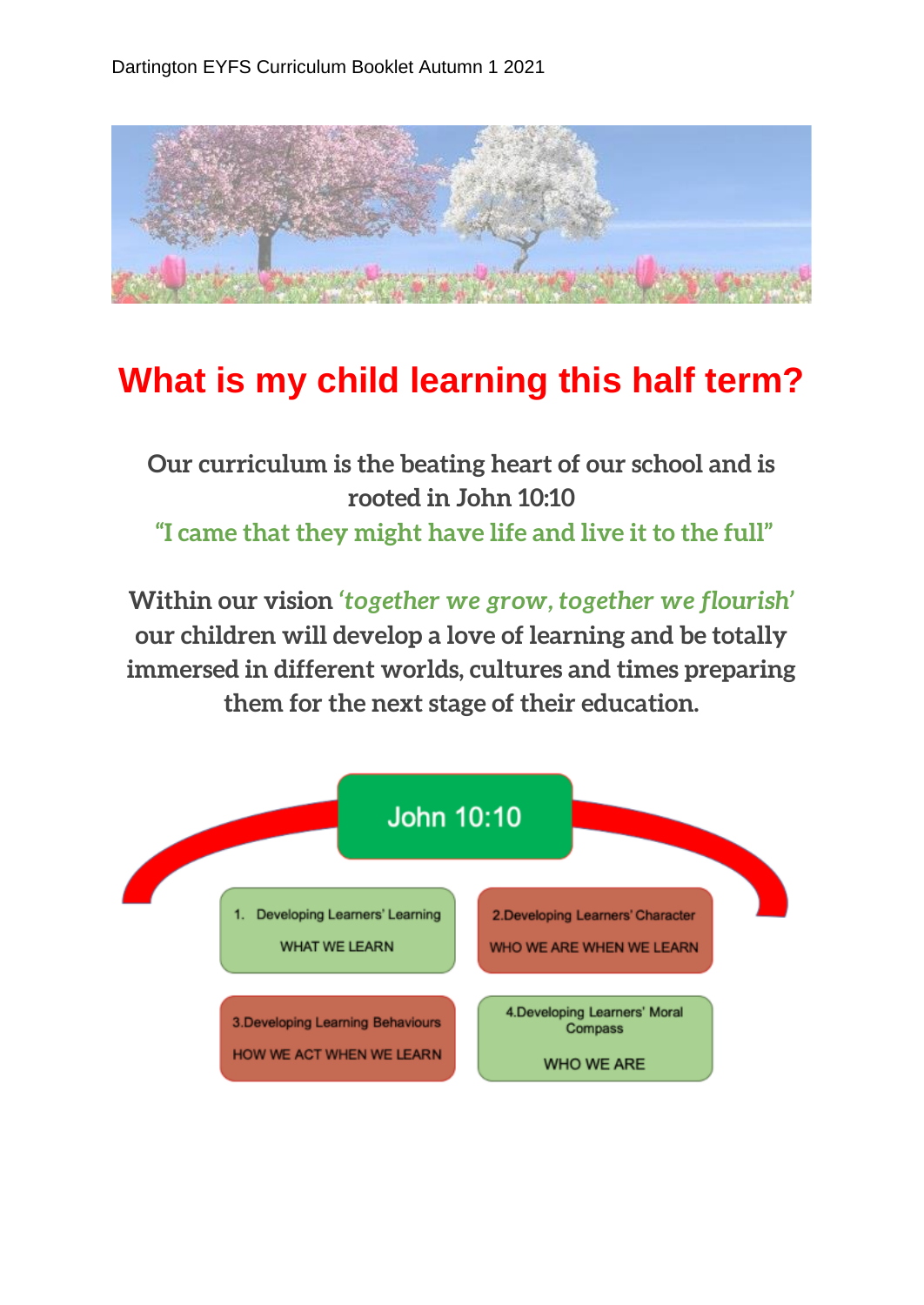

| <b>Autumn 1</b>                                                | <b>EYFS</b>                                                                                                                                                                                                                                                                                                                                                                                                                                                                                                                                                                                                                                                                                                                                                                                                                                                                                                                                                                                                   |
|----------------------------------------------------------------|---------------------------------------------------------------------------------------------------------------------------------------------------------------------------------------------------------------------------------------------------------------------------------------------------------------------------------------------------------------------------------------------------------------------------------------------------------------------------------------------------------------------------------------------------------------------------------------------------------------------------------------------------------------------------------------------------------------------------------------------------------------------------------------------------------------------------------------------------------------------------------------------------------------------------------------------------------------------------------------------------------------|
| <b>Curriculum</b><br>Focus:                                    | 'The Story of Me: Everyone is the same, everyone is different'.                                                                                                                                                                                                                                                                                                                                                                                                                                                                                                                                                                                                                                                                                                                                                                                                                                                                                                                                               |
|                                                                | We will spend time finding out about ourselves, our classmates and<br>others. We will explore what it means to be a person, how our likes and<br>dislikes make us similar and different to others, how we can value and<br>show love to others and ourselves and what it means to be part of the<br>Dartington Cof E Academy community. We will use stories and videos to<br>find out about people who live in different places and celebrate the<br>diversity of our world. We will find out about how our bodies work and<br>recognise the amazing things we can do, as well as learning how to<br>keep ourselves safe and healthy. We will also spend time noticing the<br>changing season and talking about the changes which occur during<br>Autumn, listening to stories, poems and rhymes and learning new<br>vocabulary. We will look at Art which represents Autumn and think about<br>how colour is used to show the things we have observed, experimenting<br>and exploring with colour ourselves. |
| <b>Communication</b><br>and Language                           | We will be developing children's spoken language and comprehension<br>by listening to a range of stories, rhymes, non-fiction books and poetry,<br>including our class 'Favourite Five'. We will start to learn some poems<br>and rhymes by heart. Children will participate in class discussions,<br>talking about the things we have discovered and sharing what we know.<br>Children will be encouraged to use new vocabulary and experiment with<br>words and their meaning. In play, children will have opportunities to take<br>on roles, listen to others and share ideas with their friends.                                                                                                                                                                                                                                                                                                                                                                                                          |
| <b>Personal, Social</b><br>and Emotional<br><b>Development</b> | We will use books, circle times, pictures and games to help children<br>name, describe and talk about their feelings. We will also be learning<br>how to take turns, share resources, show patience and play<br>cooperatively. We will celebrate our similarities and differences, building<br>children's self-confidence and learning about our school values.                                                                                                                                                                                                                                                                                                                                                                                                                                                                                                                                                                                                                                               |
| <b>Physical</b><br><b>Development</b>                          | We will be building our gross motor control skills by climbing, balancing<br>and negotiating obstacles in our outdoor area, and in weekly PE lessons<br>in the hall. We will also be building with construction materials (big and<br>small!), painting, drawing, sticking, cutting, and mark-making to help<br>develop fine motor skills. Children in Reception will be taught to form<br>letter shapes as part of their daily Read Write Inc. learning.                                                                                                                                                                                                                                                                                                                                                                                                                                                                                                                                                     |